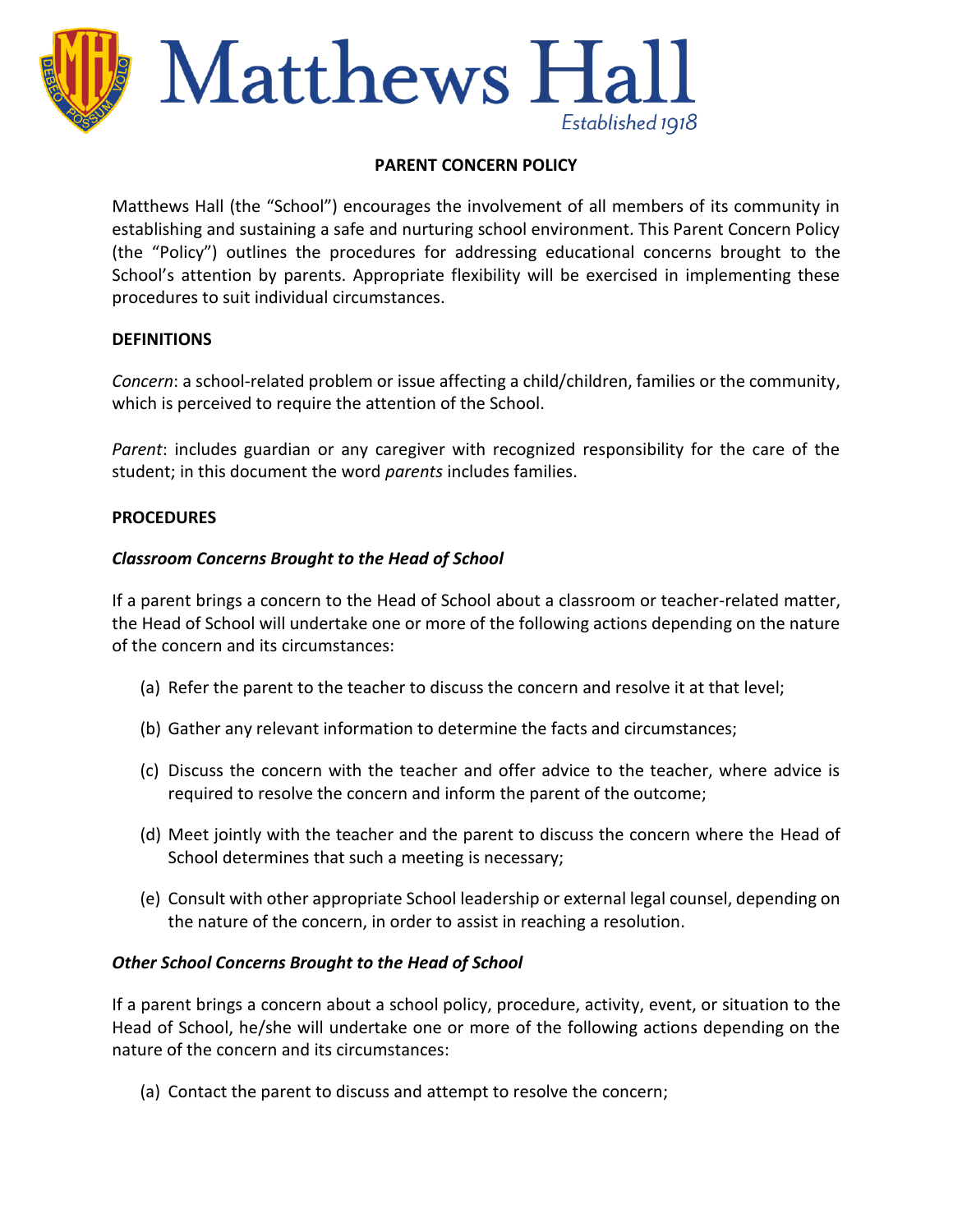- (b) Gather any relevant information to determine the facts and circumstances;
- (c) Consult with other appropriate School leadership or external legal counsel, depending on the nature of the concern, in order to assist in reaching a resolution;
- (d) Where a parent brings a concern about a policy or program matter which is beyond the scope or jurisdiction of the School to address, the Head of School will advise the parent of the appropriate person(s) to whom such a concern should be directed, and assist the parent with the referral where necessary.

## *Guidelines for Staff*

In addressing parents' concerns, School staff will:

- (a) Foster a climate of respect and trust which focuses on working towards mutually acceptable solutions;
- (b) Ensure that every parent with a valid concern has an adequate opportunity to express the concern fully;
- (c) Encourage the parent to address the concern at the level at which the concern is related, except where circumstances warrant otherwise;
- (d) Conduct a process for addressing a concern that is seen to be fair by the parent and by all other parties directly involved in addressing the concern;
- (e) Maintain a written record of the concern(s) where necessary;
- (f) Provide the parent with timely updates, as needed, about the progress made in resolving the concern;
- (g) Adhere to the relevant procedures governed by legislation or School policy where the concern relates to such legislation or policy.

#### *Guidelines for Parents*

In bringing concerns to the School, parents will:

- (a) Present their concerns to School staff in a respectful manner which allows the opportunity for due consideration of the concern;
- (b) Allow for a reasonable timeline for addressing and resolving the concern;
- (c) Address the concern first to the staff person(s) responsible for the area to which the concern directly relates, unless circumstances warrant raising the concern with the administration;